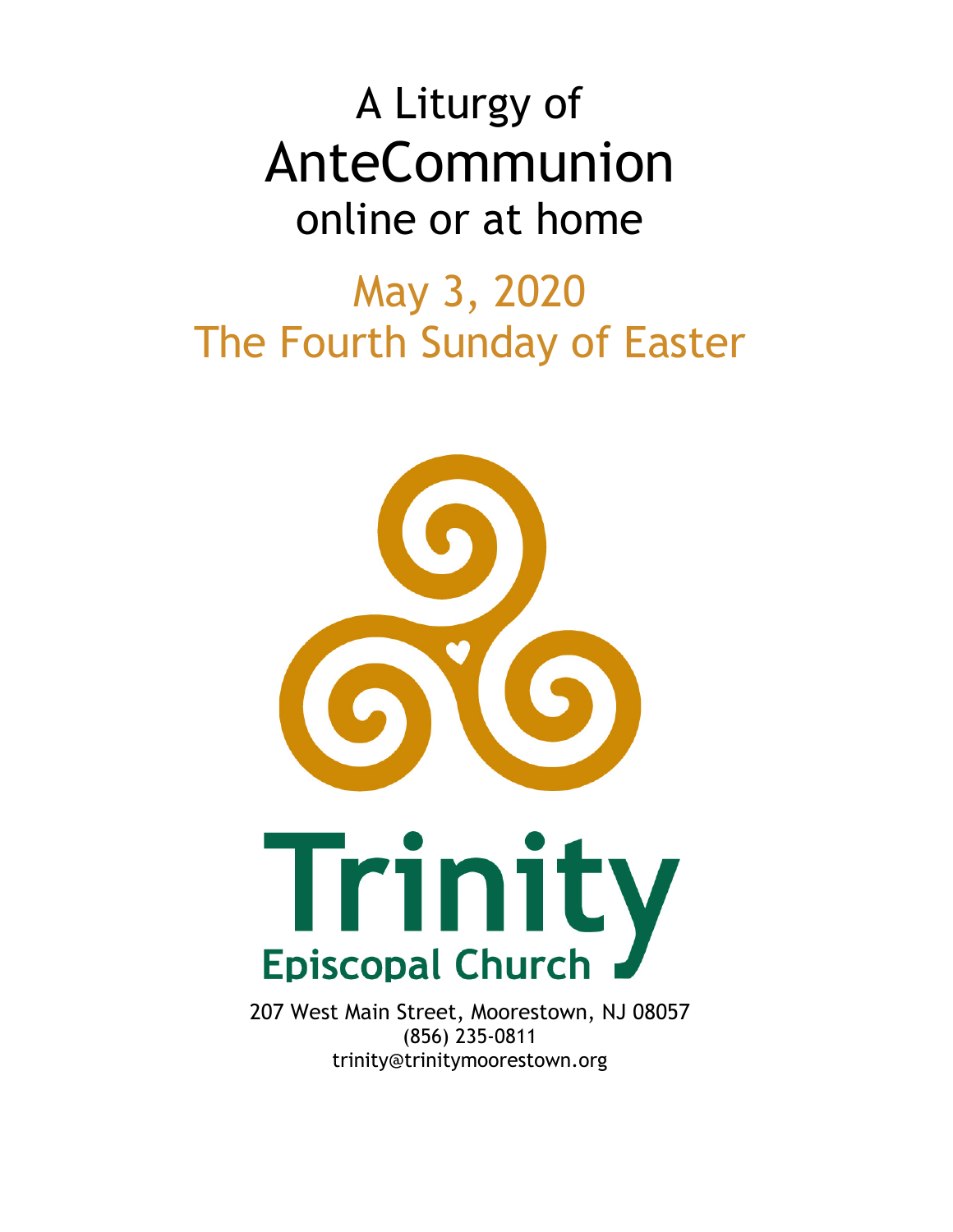**Prelude** *In Green Pastures* Harold Darke

Throughout the Easter season our worship begins with a shout of praise and declaration of resurrection: Our "Alleluia!" comes from the Hebrew for "Praise" God!"

The Book of Common Prayer calls for a "song" of praise" to begin our worship. The traditional *Gloria* quotes the words the angels sang to announce the coming of Jesus, and then expands our praise of God and **Jesus** with the characteristics of majesty and salvation. The church has been singing some form of this hymn of praise for over sixteen centuries.

#### THE LITURGY OF THE WORD *Book of Common Prayer, page 355*

*Celebrant* Alleluia! Christ is risen! *People* **Christ is risen indeed! Alleluia!**

*Celebrant* The Lord be with you. *People* **And also with you.**

Let us pray.

O God, whose Son Jesus is the good shepherd of your people; Grant that when we hear his voice we may know him who calls us each by name, and follow where he leads; who, with you and the Holy Spirit, lives and reigns, one God, for ever and ever. **Amen.**

*All sing or say together:* S-278*; Willam Mathias*

**Glory to God in the highest, and peace to his people on earth.**

**Lord God, heavenly King, almighty God and Father, we worship you, we give you thanks, we praise you for your glory.**

**Lord Jesus Christ, only Son of the Father, Lord God, Lamb of God, you take away the sin of the world: have mercy on us; you are seated at the right hand of the Father: receive our prayer.**

**For you alone are the Holy One, you alone are the Lord, you alone are the Most High, Jesus Christ, with the Holy Spirit, in the glory of God the Father. Amen.**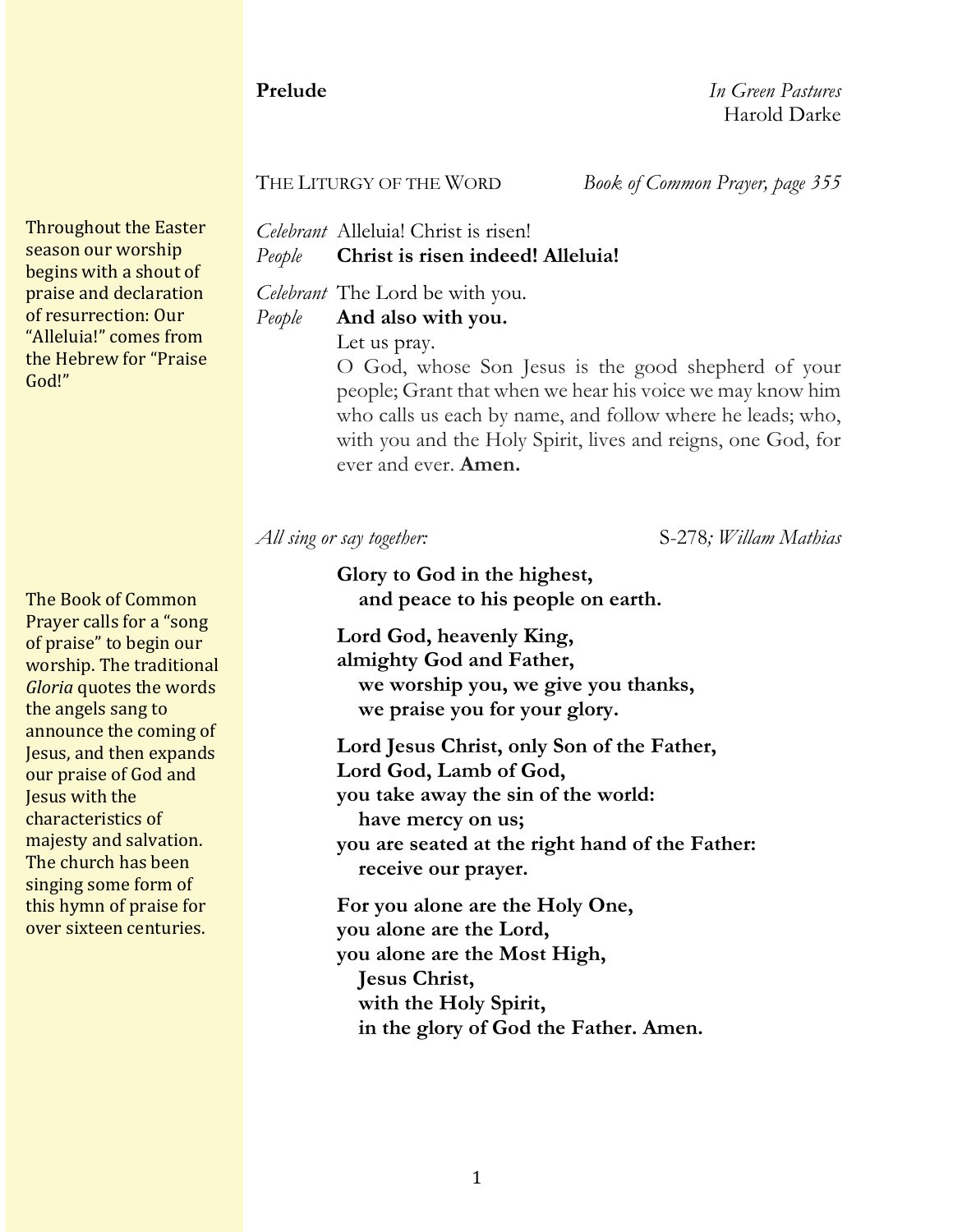### **A Reading from the Acts of the Apostles** *2:42-47*

They devoted themselves to the apostles' teaching and fellowship, to the breaking of bread and the prayers. Awe came upon everyone, because many wonders and signs were being done by the apostles. All who believed were together and had all things in common; they would sell their possessions and goods and distribute the proceeds to all, as any had need. Day by day, as they spent much time together in the temple, they broke bread at home and ate their food with glad and generous hearts, praising God and having the goodwill of all the people. And day by day the

**Psalm 23** *Book of Common Prayer, page 612*

1 The LORD is my shepherd; \* I shall not be in want.

The Word of the Lord. **Thanks be to God.**

- **2 He makes me lie down in green pastures \* and leads me beside still waters.**
- 3 He revives my soul \* and guides me along right pathways for his Name's sake.

Lord added to their number those who were being saved.

- **4 Though I walk through the valley of the shadow of death, I shall fear no evil; \* for you are with me; your rod and your staff, they comfort me.**
- 5 You spread a table before me in the presence of those who trouble me; \* you have anointed my head with oil, and my cup is running over.
- **6 Surely your goodness and mercy shall follow me all the days of my life, \* and I will dwell in the house of the LORD for ever.**

### **A reading from the First Letter of Peter** *2:19-25*

It is a credit to you if, being aware of God, you endure pain while suffering unjustly. If you endure when you are beaten for doing wrong, what credit is that? But if you endure when you do right and suffer for it, you have God's approval. For to this you have

In the season of Easter, the Episcopal Church traditionally reads stories of the earliest days of the church from the Acts of the Apostles as the first reading. This is the story of how the first believers lived their faith in community and daily life.

This familiar psalm is chosen to complement the images of Jesus as the Good Shepherd in today's gospel reading. It offers a picture of paradise found by our trust in the presence and care of God.

We read the psalm **responsively**, which means that the leader reads one verse and the congregation *responds* with the next.

The first letter of Peter was written to comfort a community of Christians whose faith in Jesus has separated them from the community around them.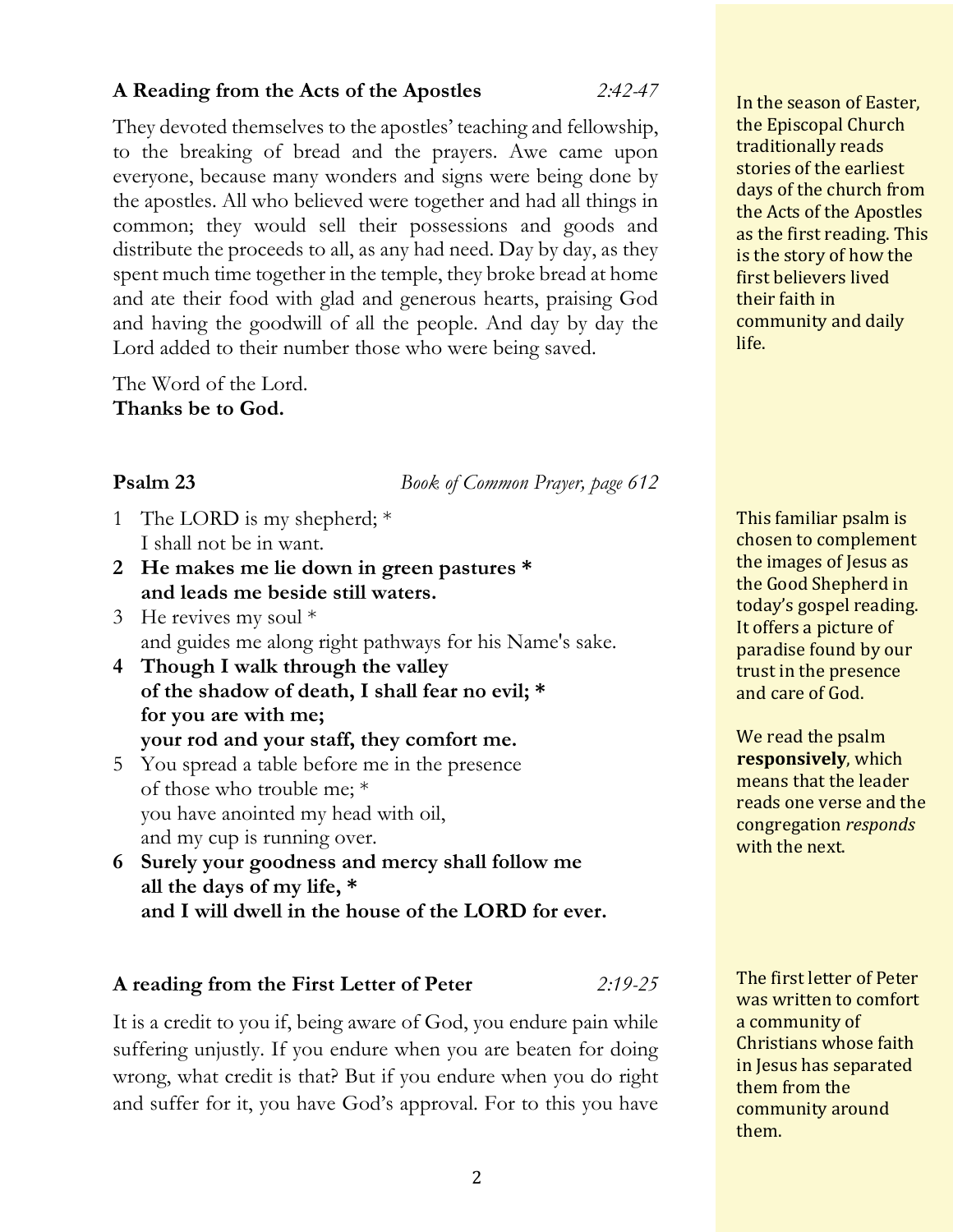Here, the author encourages them to imitate Christ, by not retaliating violently for the suffering they experience. Instead, we are to trust in our reconciliation with God to ease the suffering of oppression by the world.

Midway through the season of Easter, our gospel readings shift from the narration of the events of resurrection to an exploration of the eternal nature of Jesus. Today we see Jesus as the gateway to abundant life, and as a shepherd and guardian of his followers, connecting him with God as the great sheperd and guardian of Israel. 

been called, because Christ also suffered for you, leaving you an example, so that you should follow in his steps. "He committed no sin, and no deceit was found in his mouth." When he was abused, he did not return abuse; when he suffered, he did not threaten; but he entrusted himself to the one who judges justly. He himself bore our sins in his body on the cross, so that, free from sins, we might live for righteousness; by his wounds you have been healed. For you were going astray like sheep, but now you have returned to the shepherd and guardian of your souls.

The Word of the Lord. **Thanks be to God.**

**Sequence** *Sing a New Song to the Lord* Carol Choir, recorded October 20, 2019 Hal Hopson

### *Deacon* The Holy Gospel of our Lord Jesus Christ according to John *People* **Glory to you, Lord Christ.**

*John 10:1-10*

Jesus said, "Very truly, I tell you, anyone who does not enter the sheepfold by the gate but climbs in by another way is a thief and a bandit. The one who enters by the gate is the shepherd of the sheep. The gatekeeper opens the gate for him, and the sheep hear his voice. He calls his own sheep by name and leads them out. When he has brought out all his own, he goes ahead of them, and the sheep follow him because they know his voice. They will not follow a stranger, but they will run from him because they do not know the voice of strangers." Jesus used this figure of speech with them, but they did not understand what he was saying to them. So again Jesus said to them, "Very truly, I tell you, I am the gate for the sheep. All who came before me are thieves and bandits; but the sheep did not listen to them. I am the gate. Whoever enters by me will be saved, and will come in and go out and find pasture. The thief comes only to steal and kill and destroy. I came that they may have life, and have it abundantly."

*Deacon* The Gospel of the Lord. *People* **Praise to you, Lord Christ.**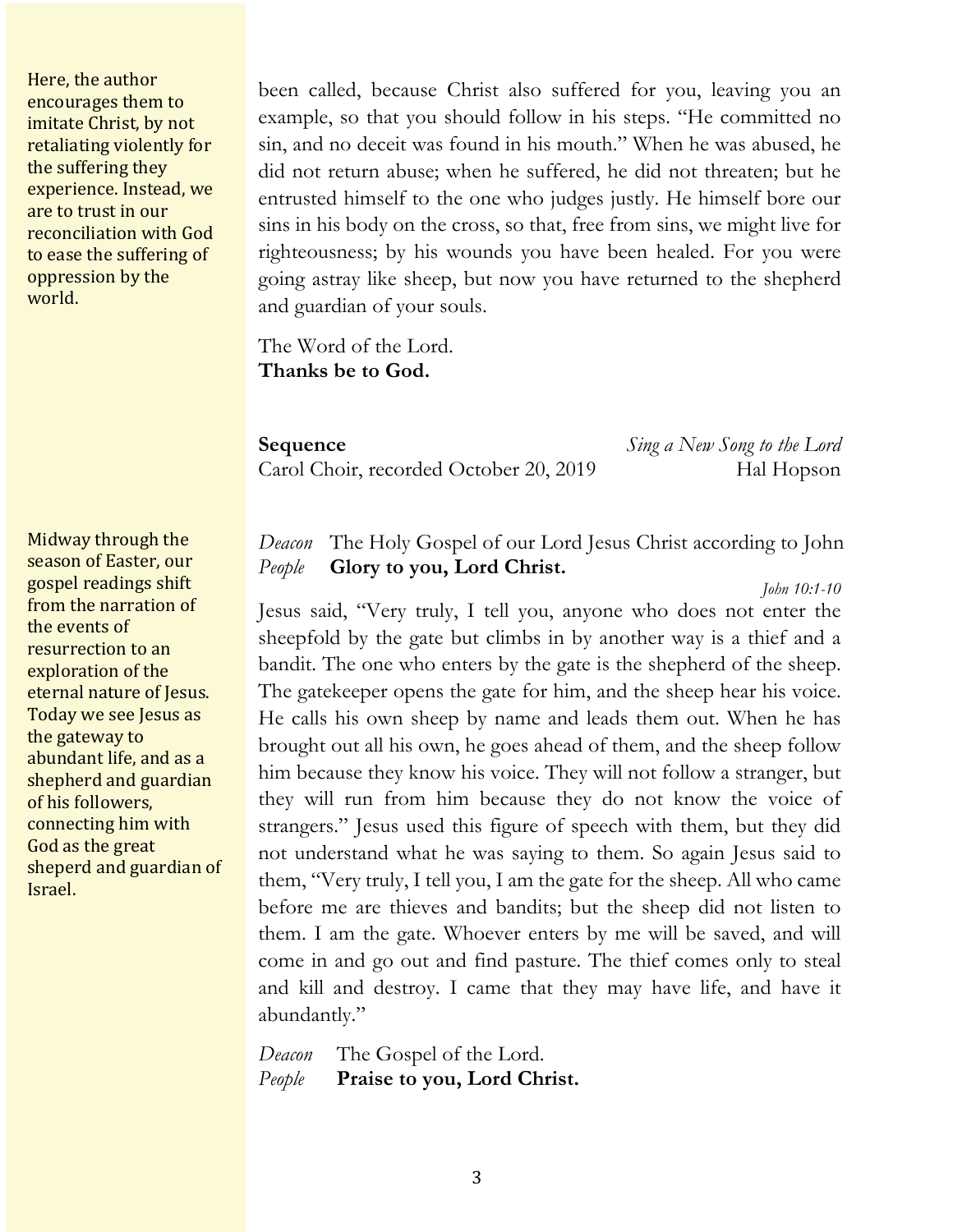**The Nicene Creed** *Book of Common Prayer, page 358*

**We believe in one God, the Father, the Almighty, maker of heaven and earth, of all that is, seen and unseen. We believe in one Lord, Jesus Christ, the only Son of God, eternally begotten of the Father, God from God, Light from Light, true God from true God, begotten, not made, of one Being with the Father. Through him all things were made. For us and for our salvation he came down from heaven: by the power of the Holy Spirit he became incarnate from the Virgin Mary, and was made man. For our sake he was crucified under Pontius Pilate; he suffered death and was buried. On the third day he rose again in accordance with the Scriptures; he ascended into heaven and is seated at the right hand of the Father. He will come again in glory to judge the living and the dead, and his kingdom will have no end. We believe in the Holy Spirit, the Lord, the giver of life, who proceeds from the Father and the Son. With the Father and the Son he is worshiped and glorified. He has spoken through the Prophets. We believe in one holy catholic and apostolic Church. We acknowledge one baptism for the forgiveness of sins. We look for the resurrection of the dead, and the life of the world to come. Amen.**

As part of our response to the Word of God in our lives, we stand to proclaim the core story of our Christian faith **together in The Nicene Creed**, created in the late 4th century by the councils (gatherings of church leaders) in Nicea. 

No matter what story of Jesus we are hearing in scripture, we remember and proclaim the whole outline of his life, death, and resurrection, and anticipate his coming again.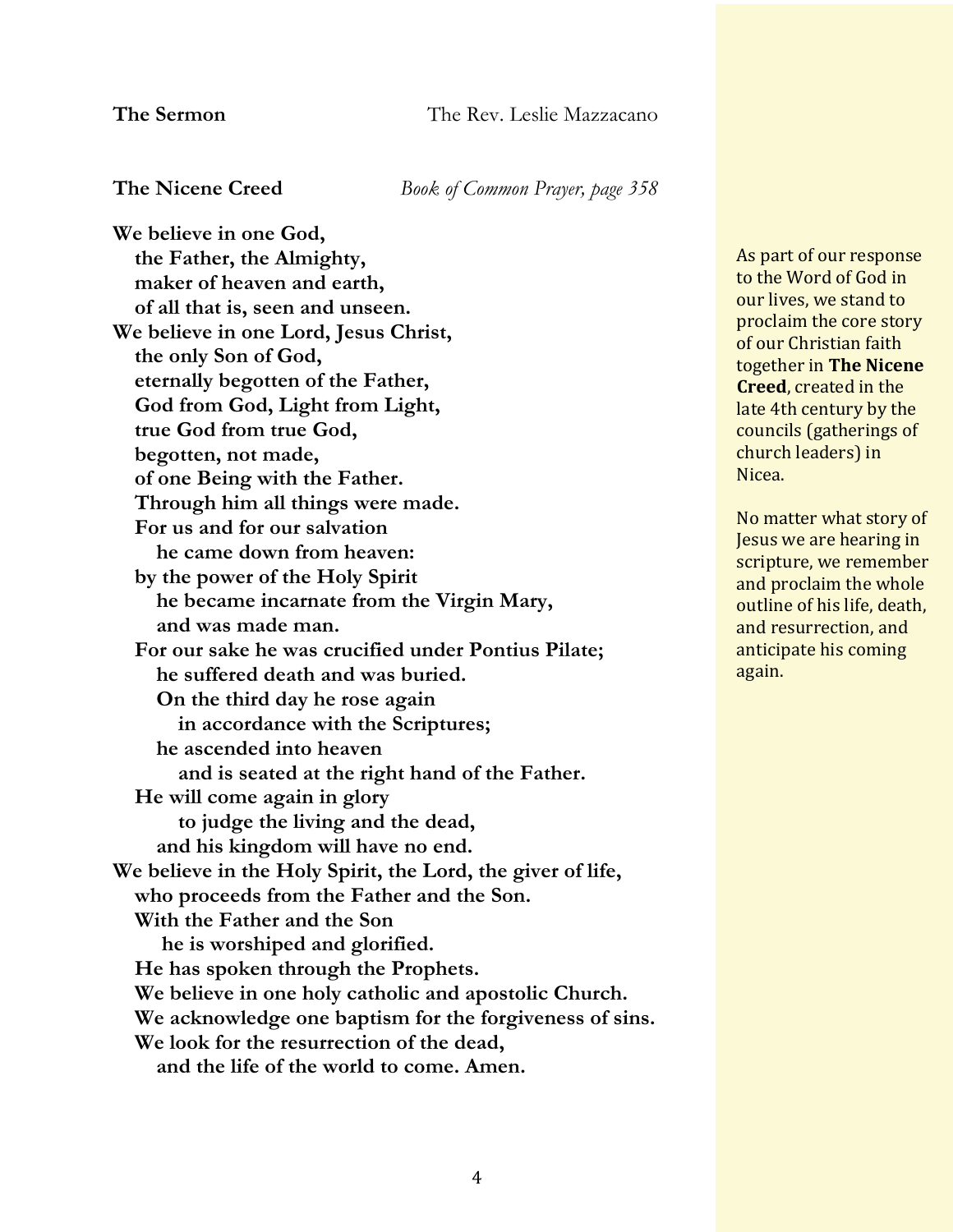In response to hearing and reflecting on scripture, we turn to prayer together, asking God's care for our world, the church, for others and for ourselves.

The prayers we are using today are adapted from seasonal prayers used in The Church of England, and follow the pattern outlined on page 383 of **The Book of Common** *Prayer,* with attention to the church throughout the world, the nation and the world and those in authority, the needs of our local community, those who suffer or experience any trouble, and those who have died.

### **Prayers of the People**

In joy and hope let us pray to God who has given us the victory through the risen Christ.

That our risen Savior may fill us and all God's people with the joy of his glorious and life-giving resurrection, we pray. Let the people say, **Amen.**

That the risen Christ may bring peace to the earth, and wisdom and concord to all who lead the nations; that war, famine, and epidemic may cease, we pray. Let the people say, **Amen.**

That those isolated, afflicted, persecuted or living in fear may find renewal and strength in the good news of Easter, we pray. Let the people say, **Amen.**

That God may provide daily bread and abundant life for those who lack food, work or shelter, we pray. Let the people say, **Amen.**

That broken hearts may be made whole, and our communities renewed, in the victory of life over death through the risen Christ, we pray. Let the people say, **Amen.**

That the light of the risen Christ may comfort and strengthen the ill, the injured, the dying, and all those who care for the sick and the vulnerable, we pray. Let the people say, **Amen.**

That, according to Christ's promises, all who have died in the faith of the resurrection may be raised with him on the last day, we pray. Let the people say, **Amen.**

That Christ may send the power of the Holy Spirit upon God's people, so that we may bear faithful witness to his resurrection day by day, we pray. Let the people say, **Amen.**

Almighty God, you have delivered us from the power of darkness and brought us into the kingdom of your Son: grant that, as his death has recalled us to life, so his continual presence in us may raise us to eternal joy; through Christ our Lord. **Amen.**

*In the Easter season, the Confession is omitted in celebration of our freedom from the bondage of sin brought about through Christ's resurrection.*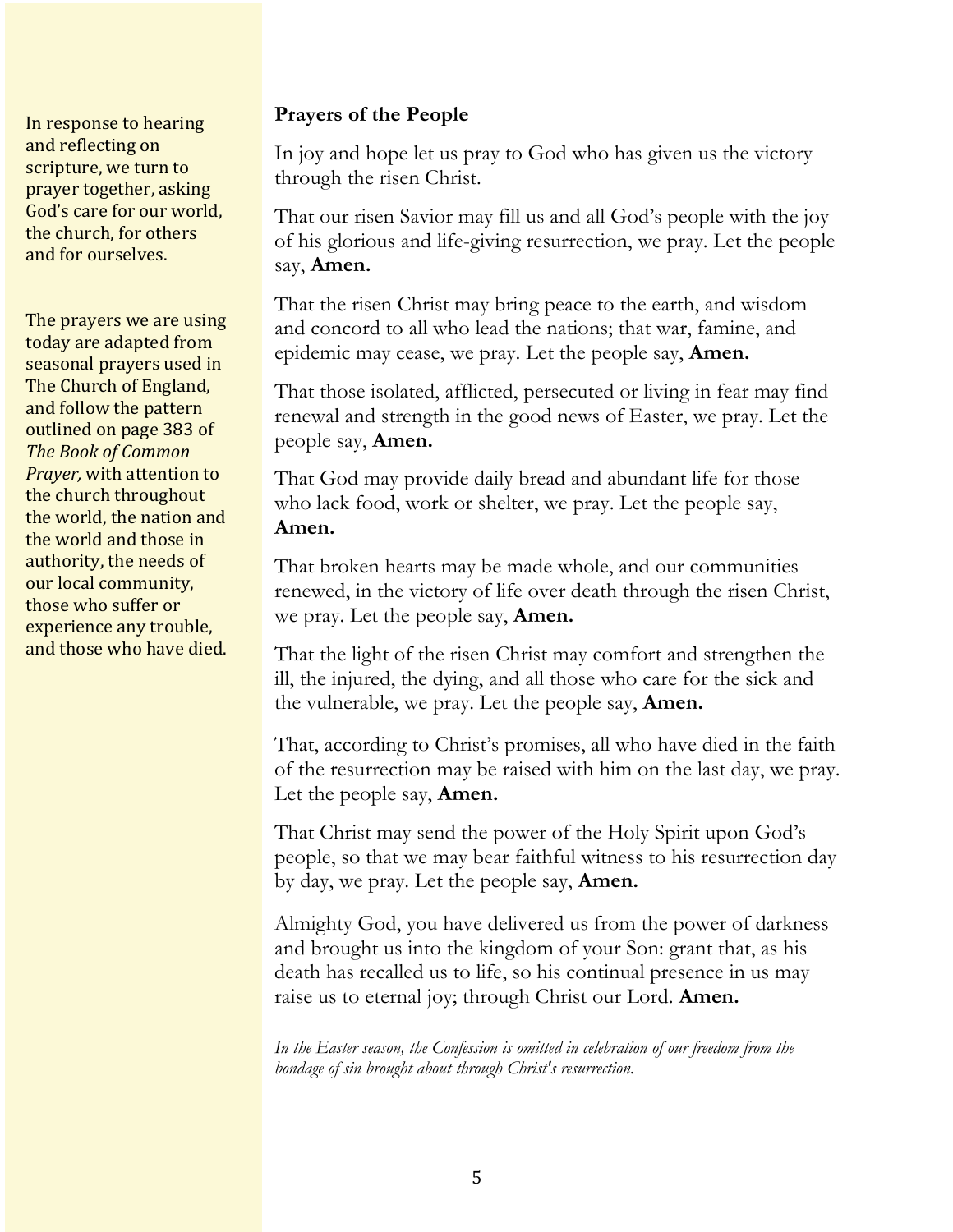### **Exchange of Peace**

*The Celebrant says to the people* The peace of Christ be always with you. *People* **And also with you.**

*The Ministers and People greet one another in the name of the Lord.*

Today, in the spirit of Christ's peace, please reach out to greet someone you might normally see in worship by telephone, internet, or text message.

When gathered in person, we would receive a collection of money for the support of the church at this point in a Sunday service.

If you are able to fulfill your annual pledge, please mail your regular pledge check to the office, use your bank's online payment system, or visit www.trinitymoorestown.org/donate to make your weekly gift or regular pledge offering while we are unable to gather in person.

**Anthem** *The Lord's My Shepherd* Canterbury Choir Malcolm Archer

*Instead of praying the Great Thanksgiving over bread and wine, in this time when we are physically separated, we join together in an act of spiritual communion, beginning with the prayer that Jesus taught his disciples as the basis of all prayer.*

And now, as our Savior Christ has taught us, we are bold to say,

**Our Father, who art in heaven, hallowed be thy Name, thy kingdom come, thy will be done, on earth as it is in heaven. Give us this day our daily bread. And forgive us our trespasses, as we forgive those who trespass against us. And lead us not into temptation, but deliver us from evil. For thine is the kingdom, and the power, and the glory, for ever and ever. Amen.**

The exchange of peace is rooted in Jesus' call to reconcile with one another as we approach God's altar. In this time of separation, it may be a cue to restore our connections with those we haven't been as close with as we would like to be!

At every service in the Episcopal Church, we pray the Lord's **Prayer**, which we learn in the gospels (Matthew 6:9-13, Luke  $11:1-4$ ) The prayer takes its name from the request of Jesus' disciples, "Lord, teach us to pray."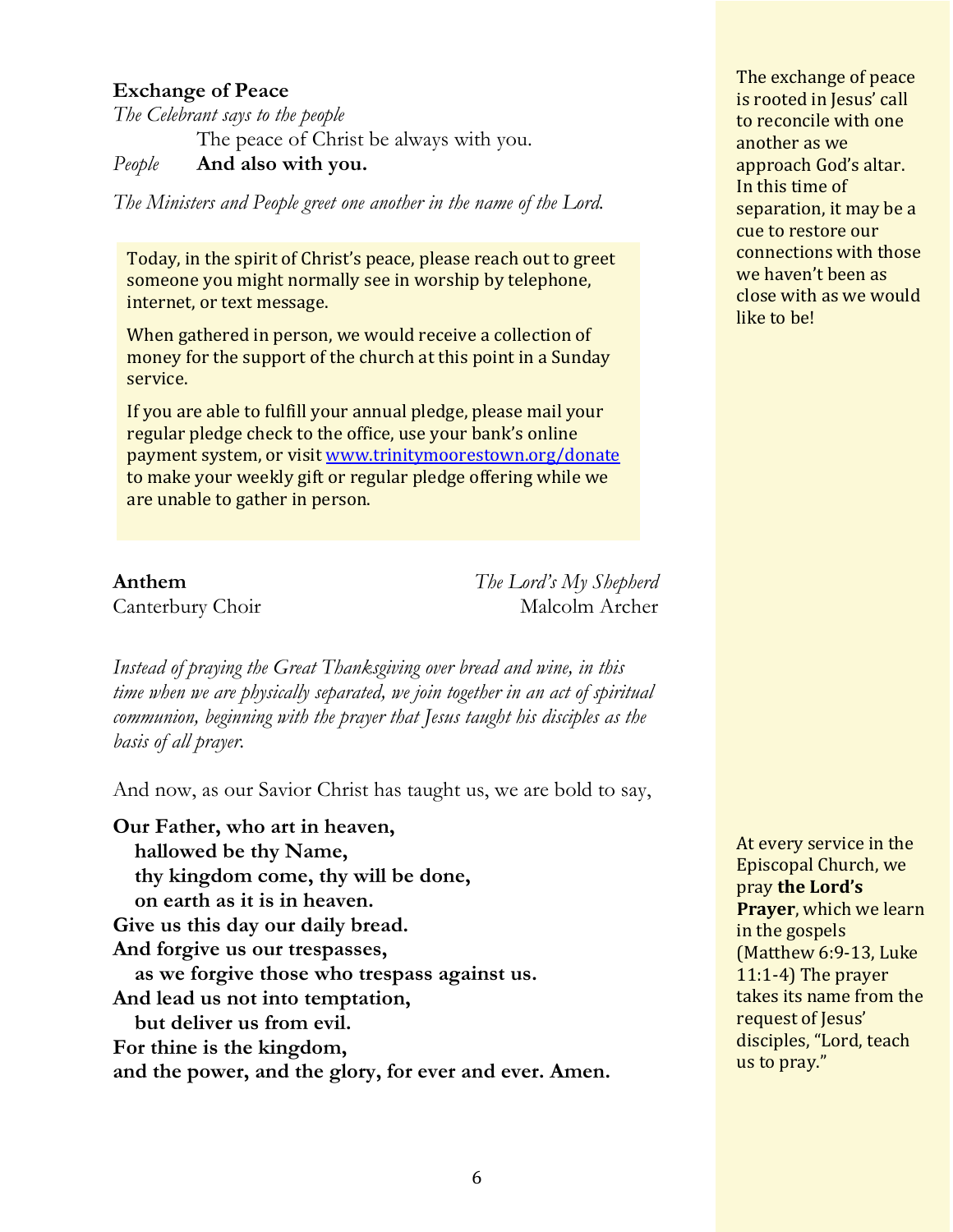*During this time of worshipping together but physically* distant, we depend on the long established teaching of the *Church that if a person is prevented from physically receiving* the Sacrament for reasons of extreme *illness* or disability, the *desire for Christ's presence alone is enough for all the benefits* of the Sacrament to be received. This is often referred to as *"spiritual communion."*

#### **A Prayer for Spiritual Communion**

**Jesus, I believe that you are truly present in the Holy Sacrament and, since I cannot at this time receive communion, I pray you to come into my heart. I unite myself with you and embrace you with all my heart, my soul, and my mind. Let nothing separate me from you; let me serve you in this life, until by your grace, I come to your glorious kingdom and unending peace. Amen.**

> *(From Saint Augustine's Prayer Book, rev 2014., based on a prayer by St. Alphonsus de Liguori)*

**Post communion prayer** *Book of Common Prayer, page 365*

**Eternal God, heavenly Father, you have graciously accepted us as living members of your Son our Savior Jesus Christ, and you have fed us with spiritual food in the Sacrament of his Body and Blood. Send us now into the world in peace, and grant us strength and courage to love and serve you with gladness and singleness of heart; through Christ our Lord. Amen.**

#### **Blessing**

God, who through the resurrection of our Lord Jesus Christ has given us the victory, give you joy and peace in your faith; and the blessing of God Almighty, the holy and undivided Trinity, be upon you and remain with you for ever. **Amen.**

Because we cannot physically receive the bread and wine together today, we name our need for Christ's nourishing presence in our spirits in this prayer for spiritual communion.

### We pray the usual **Post-Communion**

**Prayer** thanking God for the blessings received in the spiritual food of this sacrament, even though we have not physically received the bread or wine, and asking that we be prepared by those spiritual riches to go into the world to share in God's ongoing work.

The priest offers God's blessing, in a form adapted for the Easter season.